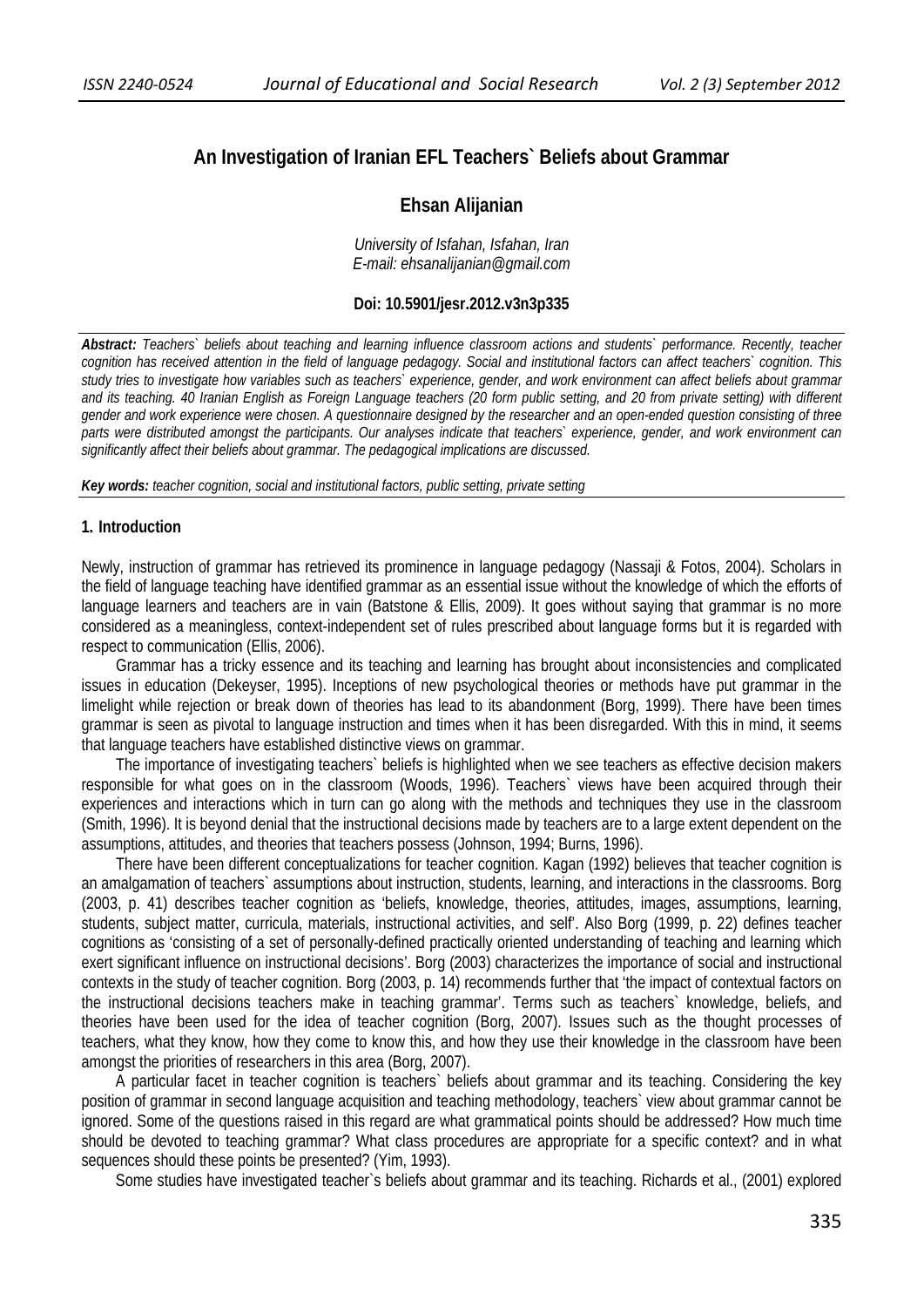the beliefs of a group of English teachers about grammar. Communicative approach and direct grammar teaching were both favored by these teachers. It was also indicated that students knew the value of grammar and asked for its teaching. Farrell (2006) examined the extent to which the beliefs of teachers determine their classroom actions. It was found that beliefs affect what teachers do in the classroom. Farrell (1999) investigated the beliefs of pre-service teachers. It was found that while they were in service their beliefs did not change.

Investigations in the issue of grammar has revealed substantial areas such as relationship between L2 learning and grammar (Johnson, 1994), specification of the importance of grammar terminology (Garret, 1986), feedback and error correction in teaching grammar (Dekeyser, 1995) and inductive versus deductive approach (Dekeyser, 1993). However, Borg (1999) mentions that results of research in this area are indeterminate and our conception on how grammar is dealt with is incomplete.

It has to be underlined that teachers` views must be taken into account since these beliefs influence how teachers teach (Ellis, 1997). Shavelson and Stern (1981, p. 546) have mentioned that teachers are 'rational professionals who make judgments and decisions in an uncertain and complex environment'. It has been suggested that the context in which teachers work is a determining factor in shaping their beliefs towards teaching (Cabaroglu & Roberts, 2000). In the same vein, teacher`s gender, experience, and work environment are among the important criteria that can affect teacher`s beliefs about grammar. It is important to investigate how these factors influence teacher`s beliefs of grammar. Based on what has been discussed so far the following questions were posed to be answered in this study:

1- How different are school EFL teachers' beliefs and institute EFL teachers' beliefs about grammar and its teaching?

2- How different are more experienced and less experienced EFL teachers' beliefs about grammar and its teaching?

3- How different are male and female EFL teachers' beliefs about grammar and its teaching?

## **2. Methodology**

## *2.1 Participants*

The sample of this study consisted of forty EFL teachers in Iran. They were chosen from a public high school (twenty) and a private language institute (twenty). These participants were chosen because the researcher had access to them. Institute language teachers taught courses at elementary, intermediate, and advanced levels. Public school teachers taught the textbooks assigned by the ministry of education; while the private school teachers taught Interchange Courses. The teachers were consisted of twenty male and twenty female teachers. Their teaching experience ranged from 2 to 20 years. Following Chan (2008) I chose five years of teaching as the cut-off point between experienced and inexperienced teachers. Again twenty of the sample had teaching experience of five years and above, twenty other had teaching experience of less than five years.

For answering to the open ended question four volunteer teachers were chosen; two from public school and the other two from the institute. These teachers were different in work experience (two experienced, two inexperienced) and gender (two males, two females).

## *2.2 Instruments*

The researcher devised the questionnaire to assess teachers` beliefs about grammar and its teaching. This questionnaire consists of 25 questions answered on a 5 likert scale ranging from 1-strongly disagree to 5-strongly agree. An openended question consisting of three parts also was distributed among volunteer teachers to further investigate their beliefs about grammar.

## *2.3 Procedure*

The questionnaire was distributed among the institute and public school teachers. Teachers took the questionnaire either before or after class time and marked the response that best described their beliefs. As for the open-ended question, the four volunteer teachers took the sheet home and returned it on their next appearance.

#### *2.4 Data analysis*

SPSS software was used in analyzing the data. T-test was used to determine if the differences between the groups were significant. The groups were male and female teachers, more experienced and less experienced teachers, and school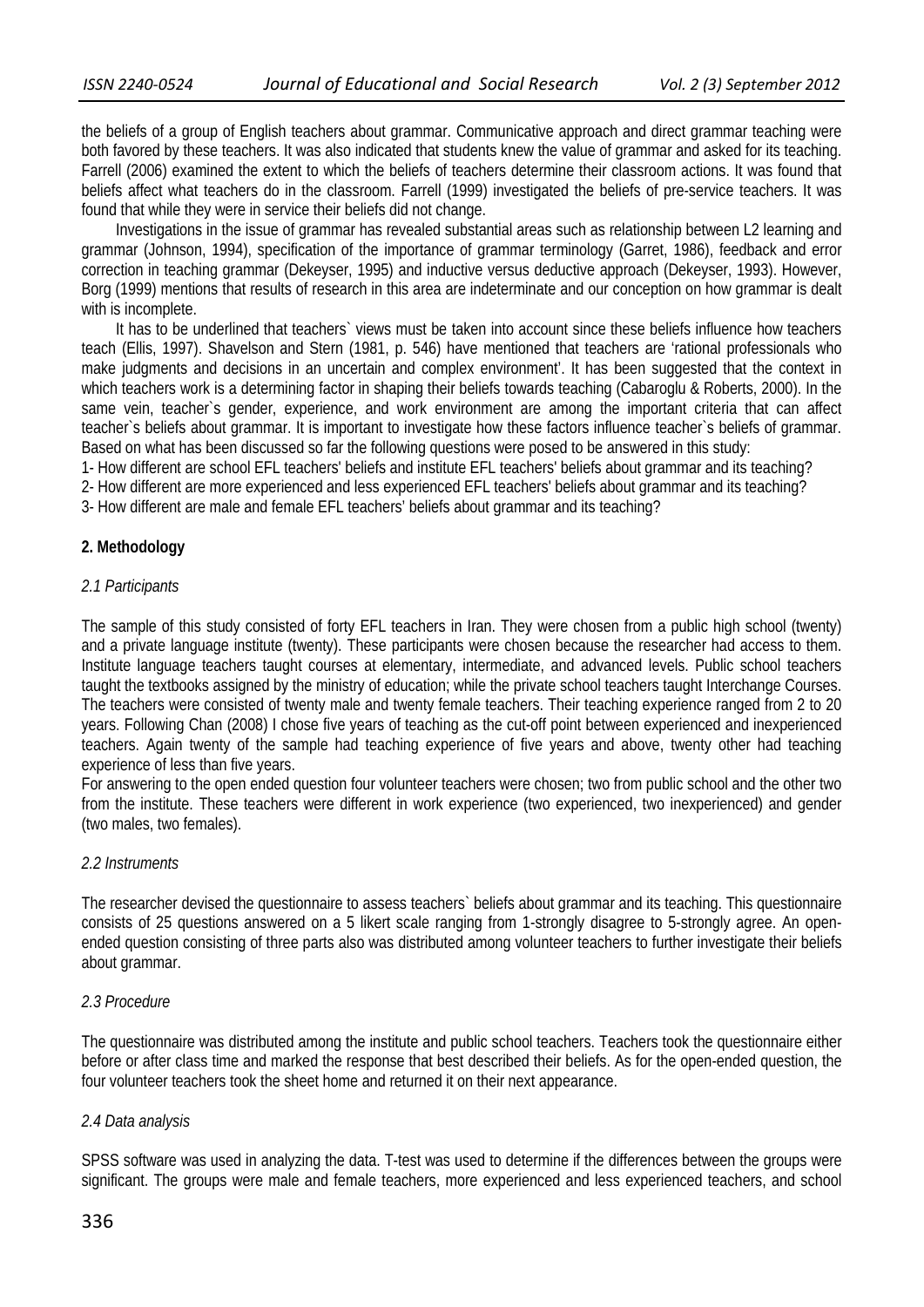teachers and institute teachers. To compare the means independent T-test was used for each group. For the open ended question qualitative analysis was used.

#### **3. Results**

#### *3.1 Gender and beliefs of grammar*

The first comparison was on male and female English language teachers to see if they have different views. Table 1 shows that the difference between the means of these two group was significant ( $p = .009$ ).

|  | Table 1. Mean, Standard deviation, and P value for male and female teachers |  |  |  |  |  |  |
|--|-----------------------------------------------------------------------------|--|--|--|--|--|--|
|--|-----------------------------------------------------------------------------|--|--|--|--|--|--|

| Groups | Ν  | Mean             | Std.<br>Deviation |      |
|--------|----|------------------|-------------------|------|
| Female | 20 | 69.530           | 7.365             | .007 |
| Male   | 20 | 10.272<br>02.JIJ | 4.235             |      |

A female teacher stated 'I think using games is helpful in teaching grammar because it makes language teaching fun' another female said 'In teaching grammar it is better if we state some examples first and then describe the rule'. Our female teachers believed that a variety of tasks and activities should be used in teaching grammar to keep students interested. Male teachers stated that they mostly correct students on the spot to prevent fossilization. Their approach seemed to be deductive; they believed 'students became distracted if the rule was not explained first'. A male teacher believed 'students must be corrected by the teacher; I do not think students can learn from each other'. A female teacher commented 'role play and problem solving are helpful strategies in teaching grammar.

#### *3.2 Experience and beliefs of grammar*

The second comparison was on experienced and inexperienced language teachers to see if their beliefs were different. Table 2 shows that the difference between the means of the two groups was significant ( $p = .002$ )

**Table 2.** Mean, Standard deviation, and P value for experienced and inexperienced teachers

| Groups               |          | Mean                  | Deviation<br>Std. | г    |
|----------------------|----------|-----------------------|-------------------|------|
| Experienced          | ገበ<br>۷J | . E OC<br>┐∩<br>Z.53U | 012               | .002 |
| <b>Inexperienced</b> | ገቦ<br>∠∪ | 69.830                | .653              |      |

An experienced teacher believed that 'Practice of structures must always be within a full, communicative context'. Another contended 'separate treatment on grammar fails to produce language knowledge'. He said 'students learn grammar best if it is presented within a text. An inexperienced teacher believed 'in teaching grammar focus should be on forms and structures' another naïve teacher stated 'games are a distraction in teaching grammar'; she believed that in teaching grammar form is more important than meaning. The same teacher believed that grammar is more important in speaking.

#### *3.3 Work environment and beliefs of grammar*

The third comparison was between teachers who taught at public schools and those at institutes. Table 3 shows that the difference between the means of these two groups was significant ( $p = .000$ ).

**Table 3.** Mean, standard deviation, and P value for public school and private institutes

| Groups            | N        | Mean   | Deviation<br>Std. |      |
|-------------------|----------|--------|-------------------|------|
| School teacher    | ገቦ<br>ZU | 63.535 | 4.500             | .000 |
| Institute teacher | 20       | 72.300 | 7.653             |      |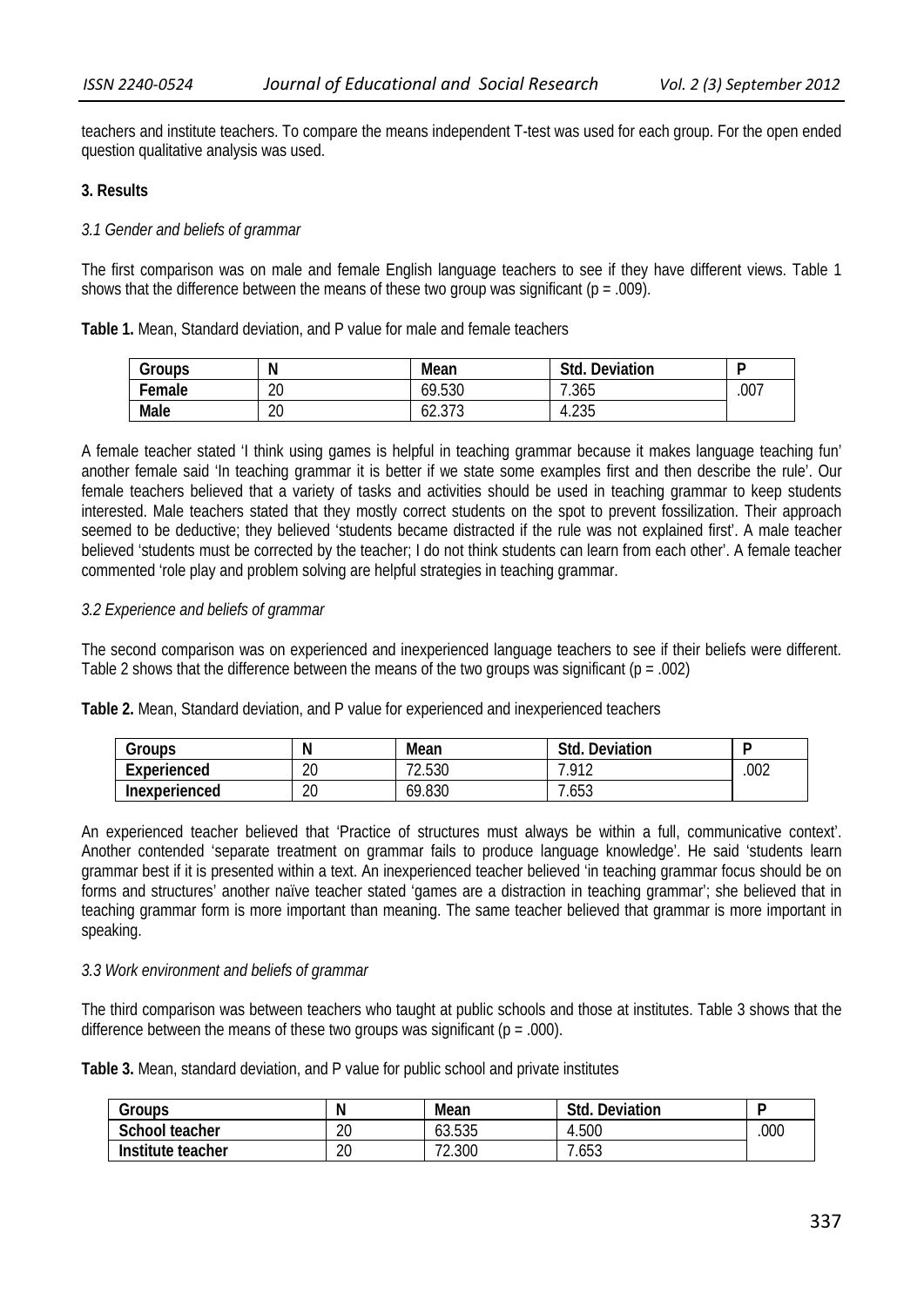An institute teacher believed that 'I think other teaching materials should also be used besides textbooks as they can give exercises for further practice and they give variety to the teaching of grammar'. Our two institute teachers believed that teaching aids such as objects and pictures must be used in the teaching of grammar. They also welcomed using games and tasks such as role play and jigsaw tasks. Also they believed 'teamwork and group work are helpful in teaching grammar'. On the other hand, a public school teacher believed 'I mostly use written language in teaching grammar and I do not believe in using oral language in grammar teaching'; 'games are not more than a distraction in language teaching' 'using materials other than the school textbooks are not practical'.

#### **4. Discussion**

#### *4.1 Gender differences and beliefs in teaching grammar*

As it was shown in the previous chapter the difference between male and female language teachers when it comes to their beliefs about grammar and its teaching was significant. In EFL context in Iran there are obvious differences between male and female teachers. In Iran usually males don not like to be teachers and they become teachers when they cannot find any other profession. There are times that they regard teaching as a temporary job until they find a better profession. The reasons are low payment and social degradation of teachers. Teaching is not seen as a prestigious job. This happens for males as they are considered the breadwinners of their family. For females this is not the case since they are not responsible for the monetary aspects of the family. Because of the above reasons males are not that interested in teaching, they have negative beliefs towards teaching, and these beliefs affect their attitudes and as a result their behavior in the classroom.

The fact is that female teachers use a variety of teaching strategies and techniques to teach a grammatical topic. Not only they are aware of the fact that not all students learn the same way, in practice they consider this by using multiple methods. Female teachers seem to be doing their job wholeheartedly. It seems that female teachers are better informed and are more concerned with teaching skills. They are more interested in teaching as a profession and they try to keep up with new techniques in teaching and learning.

Males on the other hand, are more careless and not motivated to teach. They look for easiest way to teach the language and grammar without doing much effort. It is said that variety is the spice of life and in teaching grammar teachers should use multiple strategies but it does not happen for male teachers and they stick to one strategy for teaching grammar which we all know is not sufficient. When male teachers are not interested in teaching there is no reason for them to be interested in using games. They also correct students on the spot as they are not patient with grammatical mistakes. And even it explains their deductive approach in teaching grammatical points.

#### *4.2 Experience and different beliefs in teaching grammar*

Inexperienced teachers believe that teaching grammar has the highest priority in language teaching. Their major concern is to keep the class disciplined and controlled, so they always use the board in explaining the rules and giving examples for the sake of achieving class control. They do believe that grammar is the most important building block upon which learning of other language aspects is based. As a result they proceed with implanting rootless knowledge in their students` minds.

In contrast, experienced teachers are more aware of how grammar is taught and it is not the core component of learning a language. They are also aware of the fact that grammar classes are usually boring, so they use a variety of teaching styles and use extra activities (adapted or adopted) to keep the students interested and motivated through working out tasks and grammar games.

Inexperienced teachers rarely give feedback and mostly correct errors immediately thinking they are facilitating students` learning. They are not aware of what psychological damage they cause when they correct errors directly and do not give feedback. These effects could be related to motivation, interest, and the hopelessness in learning the language. Experienced teachers know when and how to give feedback bearing in mind what positive or negative psychological effect they cause.

Inexperienced teachers usually have boring classes as they are the main speaker, explaining rules without varying teaching techniques or using extra activities which can enrich learning and make it more interesting. Experienced teachers give much emphasis to leaning process rather than on classroom management and control. Although some of the experienced teachers believe that learning a language means learning its grammar, the way they run their classes is different and more enjoyable than inexperienced teachers.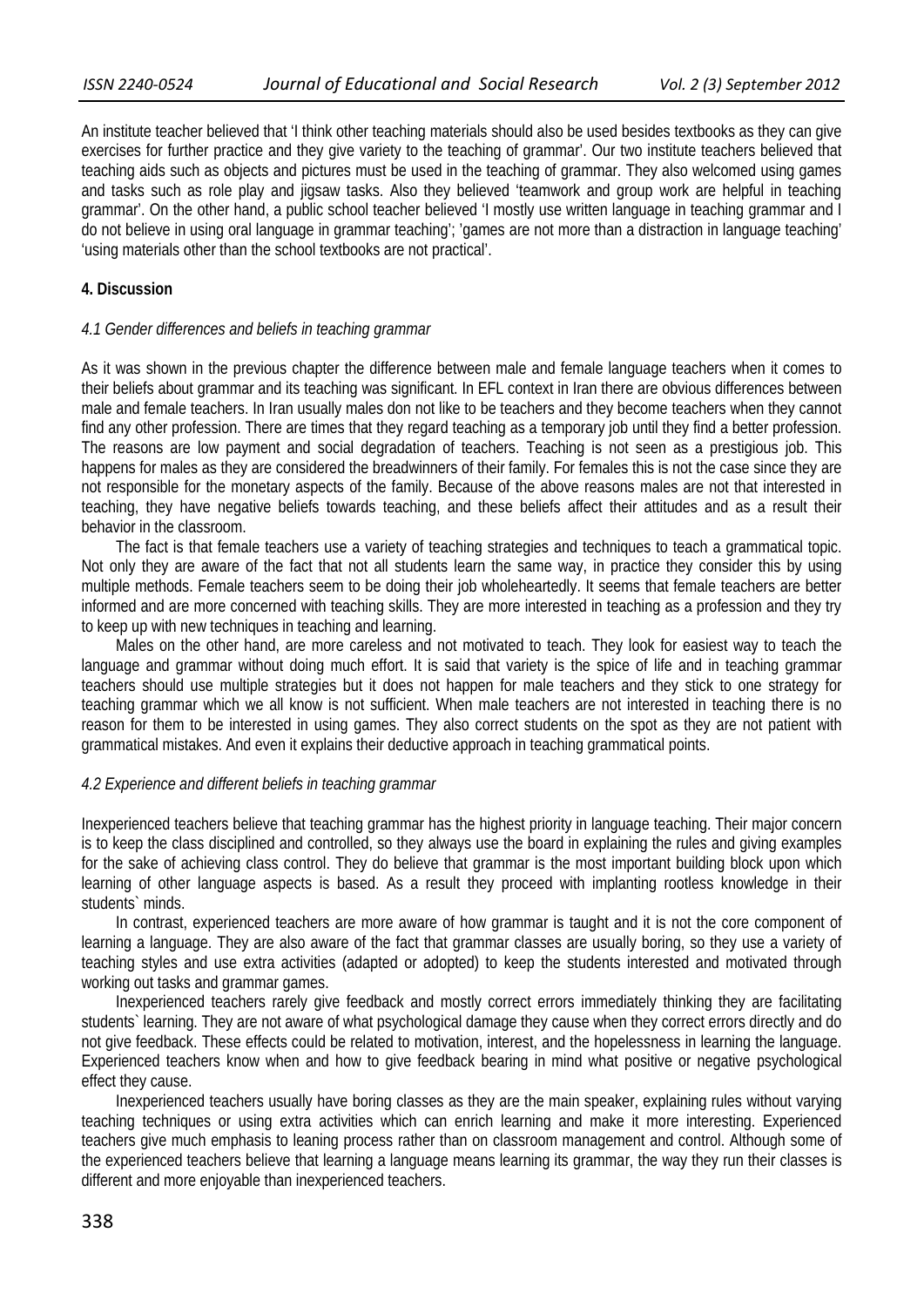#### *4.3 Work environment and different beliefs in teaching grammar*

Public schools in Iran are a place where a language teacher does everything she wishes in terms of knowledge delivery as a result of the lack in mentoring, supervising, and guiding. Believing that grammar is the main component of language learning, they proceed in teaching as part of knowledge transmission process without taking into consideration quality teaching. Indeed lack of resources such as library, teaching aids, and computers causes them to avoid using other sources except the textbook. Even the textbooks do not contain genuine material and are imposed on the schools by the authorities.

The situation in private institutions is different. Each institute has some teaching standards to stick to in order to provide satisfactory education services to the public. Classes are less crowded in private institutes and students seem to be more interested there. These reasons affect the approach of teachers to the issues including grammar. Even in terms of payment it is more appropriate in private institutes which causes more qualified teachers to be working there. These teachers are more interested as teaching is their lifelong profession. They use varying techniques and supplementary materials that allow students to produce and use the language without solely focusing on form and neglecting meaning.

Sometimes public school teachers are not to blame as they lack training. They do not usually give feedback or use extra activities as they are teaching. This is the culture that exists in the public sector. In teaching grammar they do not give feedback or use extra activities as they are not motivated. On the contrary, Private school teachers are eager to give feedback and praise their students and they consider how suitable this feedback is.

#### **5. Conclusion**

The study examined whether variables such as teachers` gender, experience, and work environment affect English teachers` beliefs about teaching grammar. The findings revealed that the three mentioned variables make a difference in affecting teachers` beliefs. Considering the first variable; gender, the study showed that female teachers had different beliefs about grammar and its teaching. This is attributed to males not being interested in this profession due to socioeconomic factors.

 When it comes to second variable which is experience, the findings showed that it makes a significant difference in teachers` beliefs. The reason can be the fact that for experienced teachers what is important is knowledge and mental preparation not a pre-determined lesson plan. Experienced teachers focus on students` learning styles and techniques that suit their students while inexperienced teachers are more concerned about knowledge delivery, classroom management, and classroom control.

 The third variable also played a significant role in teachers` beliefs about grammar. Teachers contended that students in private institutes are more interested in the lesson. Also the air of private institutes is different to that of public schools. There teachers are more cooperative. Another important factor is different textbooks. While in public schools textbooks are prepared by the science ministry, in private institutes courses like Interchange are taught that have a stronger regard for communicative skills which make students much more interested. Another factor that affects private institutes` beliefs about grammar is availability of resources by which teachers can reinforce the subjects taught and provide students with supplementary material.

 Demographic factors (in this study gender and experience) and contextual factors (work environment in this study) affect beliefs about grammar and its teaching. For the context variable the results of the study are in parallel with previous research; context has a huge effect on teachers` beliefs of grammar (Borg, 1999). Role of collegial support and school climate are crucial in teachers` beliefs.

 Also for the experience factor which is a demographic factor we see that the findings of the study are in line with previous research. Experience has a significant effect on teacher`s beliefs about grammar (Borg 1999). But when it comes to the gender variable we see that the results of this study are different to previous ones. While in previous research gender had no effect on teachers` beliefs (Borg, 1998), in this study its impact was significant. The reasons might be the low income of Iranian teachers and the fact that sadly males are not oriented to getting a job in the teaching profession. Maybe this is something that happens only in Iran and this can be why the results are in contradiction to previous studies.

 The findings also suggest the necessity of continuous pre-service and in-service training of teachers. Teacher education must be seen as a continuous process that allows teachers get acquainted with new trends and reflect on their beliefs and practices. Teachers are advised to discuss their views and ideas and receive feedback on their teaching. This helps teachers improve their apprehension about their profession. In the present study teachers were not observed in the